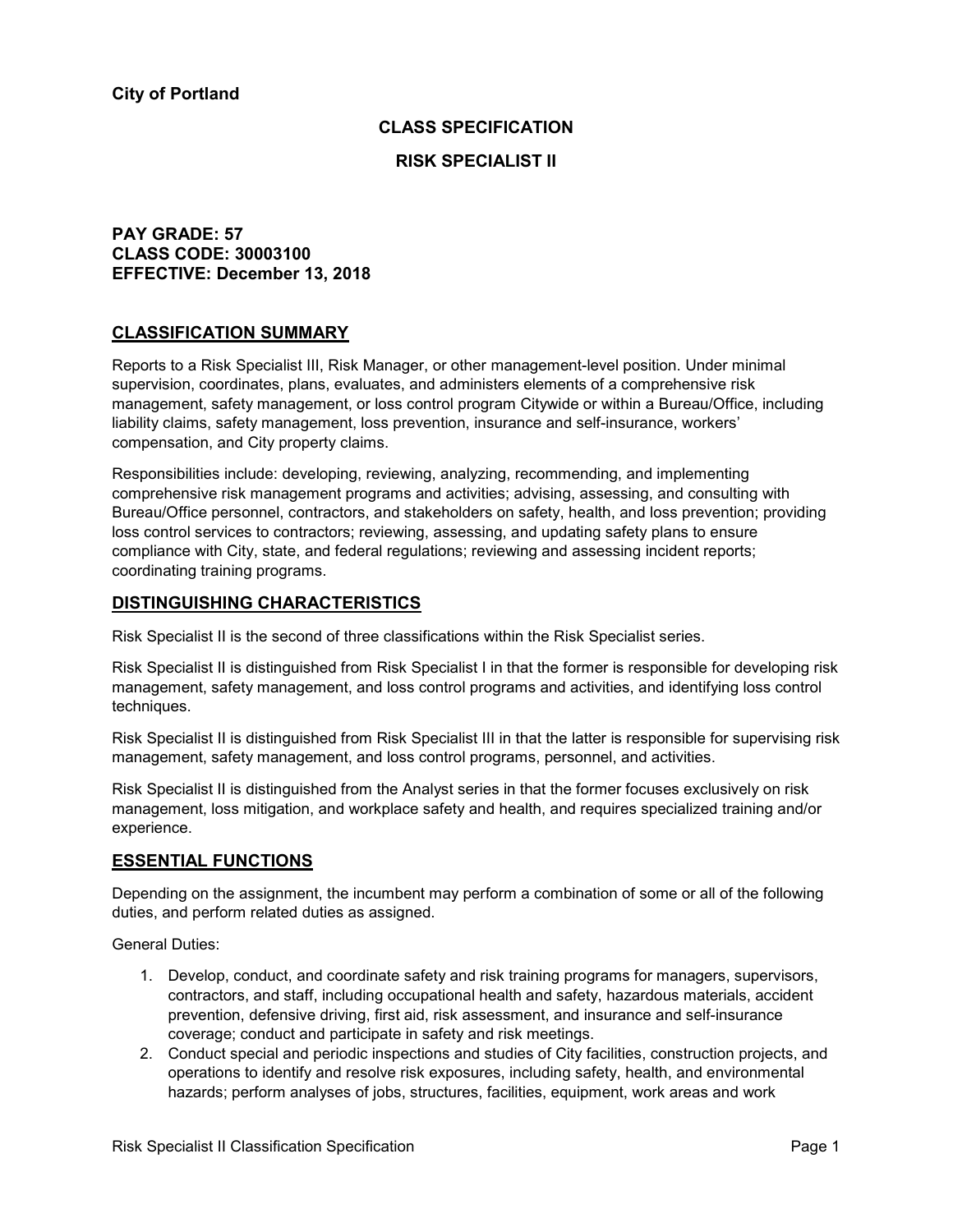practices; prepare reports of findings and recommendations; review corrective action to ensure risk mitigation and safety abatement notices are resolved.

- 3. Provide safety support services to construction projects; monitor active construction projects to ensure a safe and healthy environment for the public, City staff, and contractor's employees, and to ensure contractors are fulfilling obligations to establish risk controls and maintain safe and healthy work sites.
- 4. Provide technical expertise, program support, and consulting services for occupational safety and health topics; develop Citywide policies and procedures for risk management programs; provide recommendations and advise Bureau/Office management and staff on best practices, compliance, and rule interpretation.
- 5. Perform audits of worksite locations and procedural manuals for compliance with relevant City, state, and federal regulations and standards; collaborate with Bureau/Office safety managers and personnel to establish safety and loss prevention protocols.
- 6. Review, evaluate, coordinate, and analyze liability exposures, losses, filed claims, and other data; develop plans and strategies to mitigate costs associated with losses; consolidate, classify, and perform statistical analyses of raw data; categorize and summarize results; develop recommendations for preventing future losses and mitigating exposures.
- 7. Provide accurate and timely information about program activities to policy makers, program beneficiaries, businesses, outside agencies, and the public; serve on task forces and committees; represent the Bureau/Office in outreach functions and professional associations.
- 8. Research, prepare, and evaluate requests for proposals and requests for qualifications for external service providers, including industrial hygiene services, risk and safety professional and technical consultants, and legal and medical services.

# **SUPERVISION RECEIVED AND EXERCISED**

The work of this classification is performed under minimal supervision by a Risk Specialist III, Risk Manager, or other management-level position.

This classification may supervise one (1) to three (3) employees, including other Risk Specialist IIs.

# **KNOWLEDGE/SKILLS/ABILITIES REQUIRED**

- 1. Thorough knowledge of principles, practices, policies, procedures, methods, and techniques of developing and administering a comprehensive risk management and safety program.
- 2. Thorough knowledge of practices and procedures for managing, administering, analyzing, adjudicating, and litigating claims.
- 3. Thorough knowledge of principles and practices of insurance underwriting, safety, security, and other loss prevention methods.
- 4. Knowledge of potential hazards, specifications, and codes associated with public works construction projects.
- 5. Knowledge of principles, tools, and techniques for project planning and management.
- 6. Knowledge of relevant federal, state, and local laws, statutes, regulations, policies, procedures, and standards for insurance, tort risk management, employee health and safety, and chemical and hazardous materials programs, and the ability to interpret and apply them.
- 7. Ability to develop, recommend, implement, and evaluate comprehensive, Citywide loss control programs, such as safety and accident prevention, property protection, workplace safety, conservation, and fire prevention.
- 8. Ability to design, conduct, and evaluate employee training programs on occupational health and safety practices and regulations.
- 9. Ability to conduct research on loss prevention and control issues, evaluate alternatives, and reach conclusions and recommendations for improvement.
- 10. Ability to establish and maintain effective working relationships with management and Bureaus/Office staff, representatives of other governmental agencies, the public, and others encountered in the course of work.